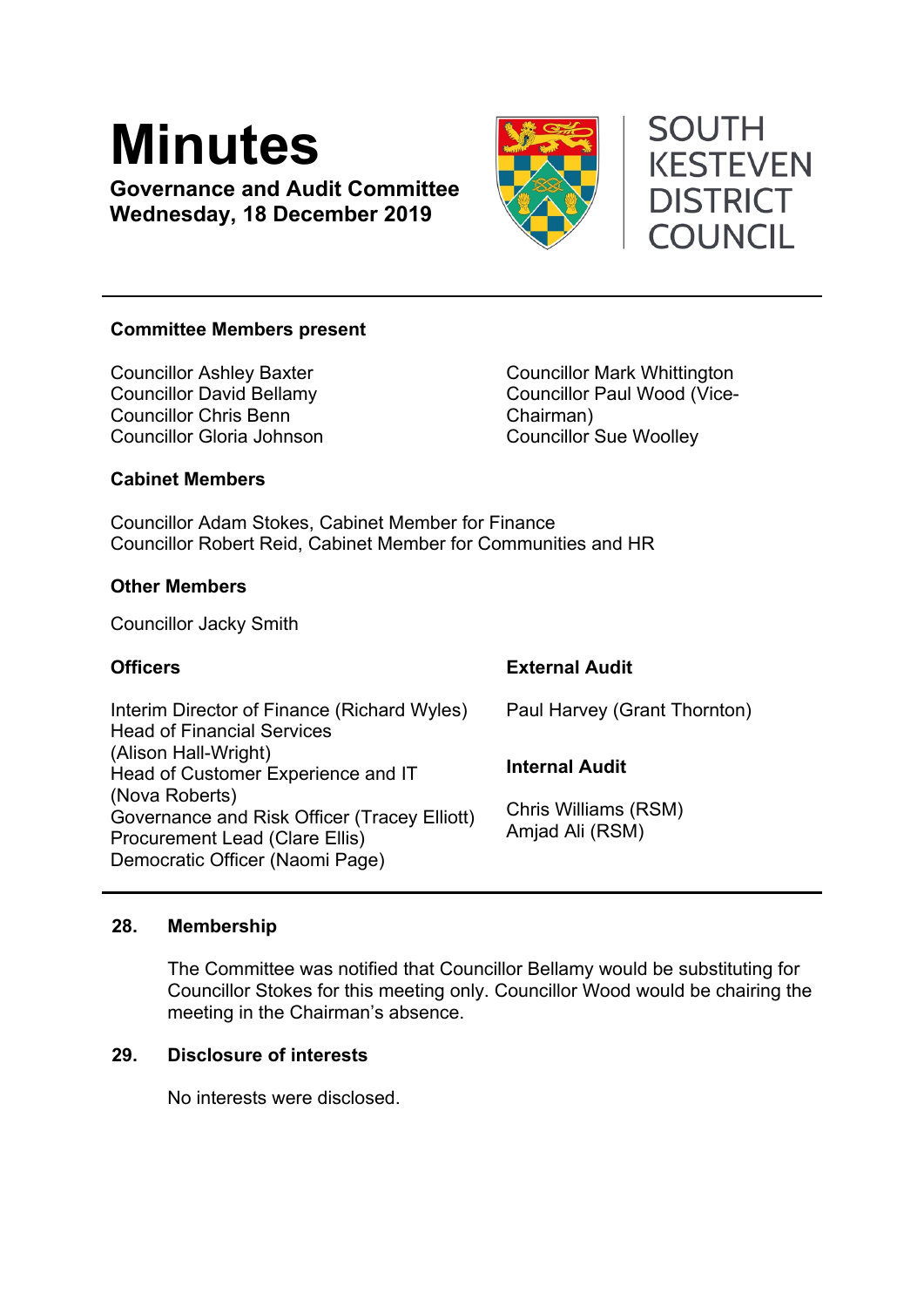# **30. Minutes of the meeting held on 25 September 2019**

The minutes of the meeting held on 25 September 2019 were proposed, seconded and agreed as a correct record.

#### **31. Updates from previous meeting**

Members asked if the safeguarding training requested at item 25 in the minutes of the last meeting had been arranged. It was confirmed that preferred dates were being considered and the relevant officer would be contacted to finalise details for this in the new year.

#### **32. Certification of the 2018/19 Housing Benefit Subsidy Claim**

The committee was given a verbal update on the certification of the 2018/19 Housing Benefit Subsidy Claim. It was explained that in previous years this had been included in the 'Certifications of Grants and Returns' report. However, as Housing Benefit payments had been removed from the framework this year, there was no longer need for a report to be given on the Housing Benefit Subsidy Claim. There were no major payments to be noted and no significant errors to report. One incorrect figure had been included in the calculation, which had let to a £3 underpayment.

# **33. Internal Audit Update including Internal Audit Indicative Plan 2020/21**

#### Internal Audit Progress Report

The Council's Internal Auditors, RSM, presented the Internal Audit Progress Report. The Internal Audit plan was on track to be delivered by the end of March 2020. Five audit assignments had been finalised since the last meeting of the committee; Communication- Social Media, IT Project Management, Enforcement- Littering, Complaints and Freedom of Information and Health and Safety Arrangements and Reporting. Positive assurance opinions had been concluded from four of these assignments and a partial assurance opinion concluded regarding IT Project Management. Changes to the audit plan had been made in respect of two reviews, which had been moved to quarter 4 and an additional advisory review had been requested in respect of cash handling processes.

Members were asked if they had any questions regarding the report:

• The committee sought assurance that steps had been put in place to address the findings which had resulted in the partial assurance conclusion for the IT Project Management audit. The Head of Customer Experience and IT reassured Members that although there had been a lack of formal project management documentation in relation to some of the recent IT projects, implementation dates had been agreed for all of the management actions suggested by the Internal Auditors and the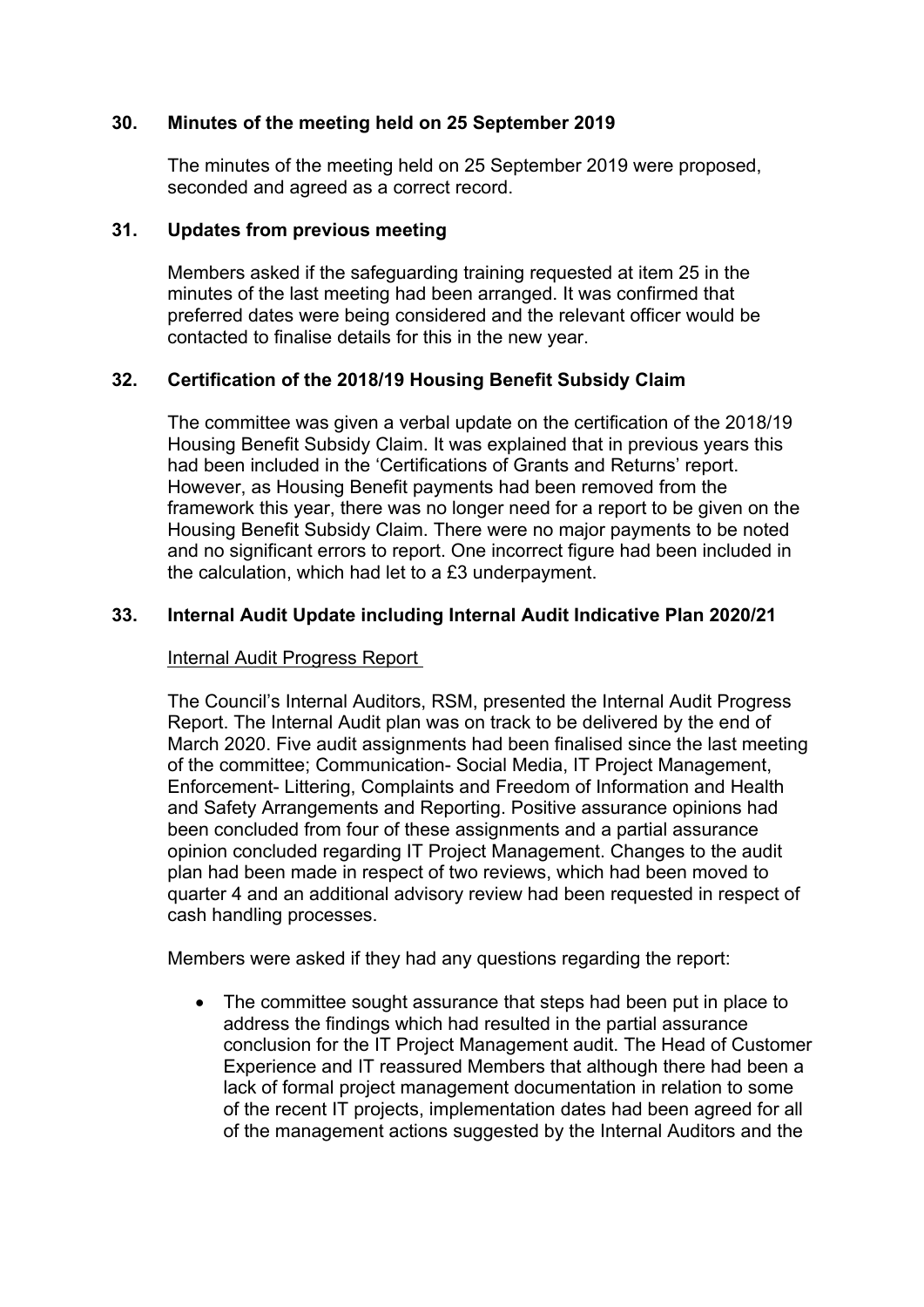required documentation had now been developed and would be monitored moving forward. In addition to this, project management training had been given to relevant officers and further engagement with risk management had been introduced to improve the facilitation of future projects.

- One Member commented that throughout the audit assignments reported on, there appeared to have been a number of occasions where an absence of formal documentation had occurred. The Interim Director of Finance explained that this could be partially attributed the nature of the audit process; the Internal Auditors were asked to review areas where senior officers felt there were already indications that improvements may be needed, so it was expected that management actions would be suggested following most of the audits requested.
- The Chairman thanked the Internal Auditors for their thorough reports and noted the positive steps taken by officers to implement the management actions suggested following the IT Project Management audit. He asked whether it was usual for most audit areas to achieve a reasonable rather than substantial assurance within Local Authorities. The Internal Auditors explained that the framework was intended to highlight areas that could be improved and that in large and complex organisations there would inevitably be instances where inconsistencies could be identified. The committee were reminded that a reasonable assurance opinion would have a positive impact on the annual opinion.
- One Member asked how the Communications- Social Media audit was measured. The Internal Auditors confirmed that the audit undertaken had measured how effectively the Council had implemented its control framework regarding social media, rather than how successful it had been in reaching the target audience (which would be a matter for one of the Overview and Scrutiny Committees to consider).
- One Member wished to note the positive outcome of the audit regarding Enforcement- Littering.
- The Internal Auditors were asked if the audit of Complaints and Freedom of Information had incorporated the accuracy of the responses received. It was confirmed that the review had considered the process the Council was required to follow, rather than the accuracy of the content within the response.

#### Internal Audit Follow Up Report

The Internal Auditors then presented the Follow-up report, which reviewed the progress made to implement the previously agreed management actions. Ten out of the twenty five previously agreed actions had been implemented and it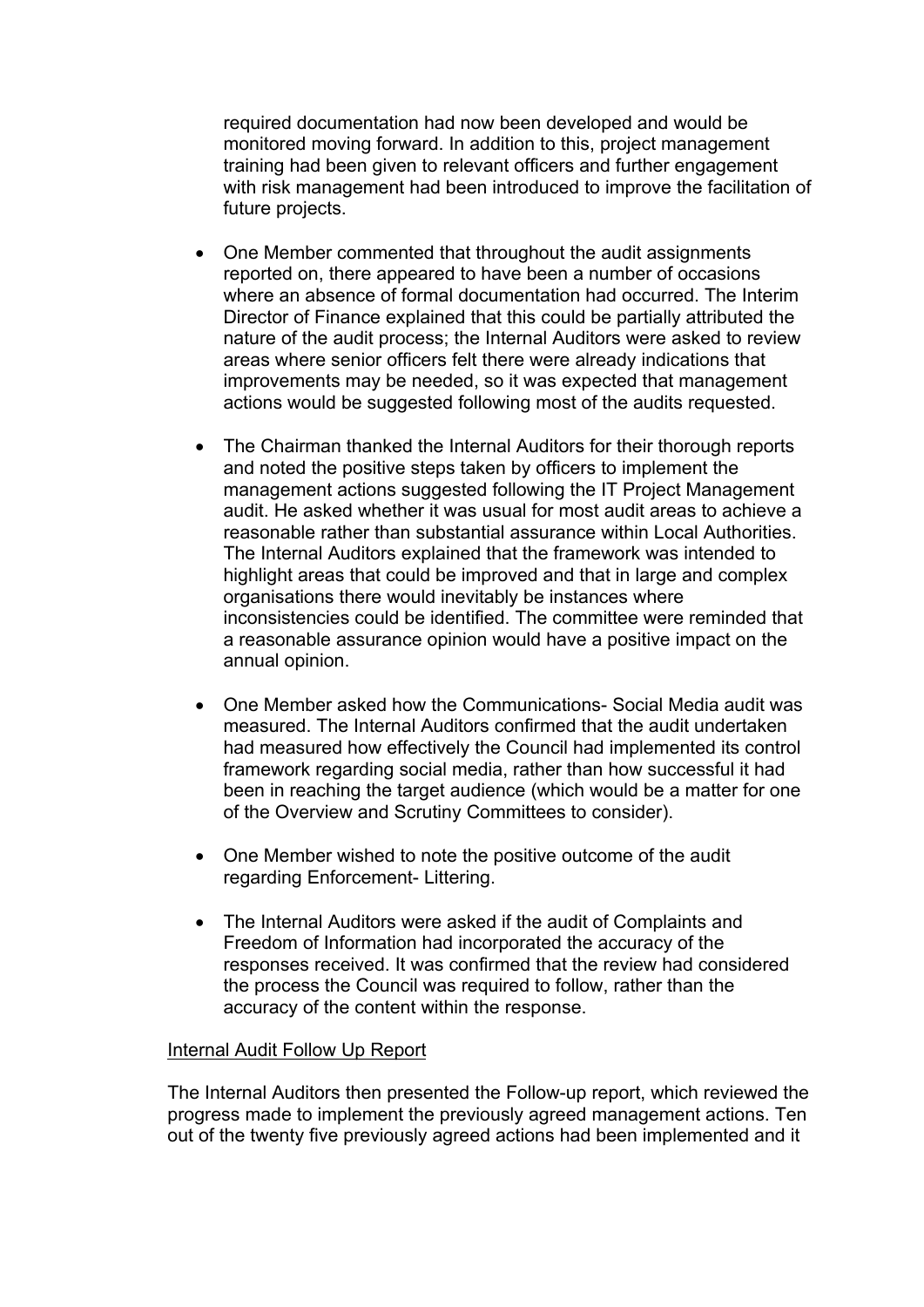was reported that reasonable progress had been made. The committee asked if the Internal Auditors were satisfied with the level of implementation achieved. It was confirmed that any actions not yet implemented would continue to be monitored through the updated action plan which the Auditors had considered satisfactory.

#### Internal Audit Indicative Plan 2020/21

Attention then turned to the Internal Audit Indicative Plan 2020/21. The committee were informed that the document would be finalised after consultation with the Chairman of the Governance and Audit Committee and the Council's Management Team. It would then be presented to the committee for approval in March 2020.

Members were asked if they had any comments to feed into the development of the Internal Audit Plan 2020/21:

- One Member referred to the indication within the Indicative Plan that the Leisure Centre Service Level Agreements (SLAs) would be reviewed, and asked what the goal of this audit would be, given the current review of the Leisure Centre service provision in South Kesteven and the plans to procure a new contract. It was explained that as the initial plans were set 15 months previously, some of the audits would need to be refocused as they would now be out of date. The Leisure Centre audit could look at the developmental place of SLAs in the future, or capture the lessons learned previously to feed into new contract specifications moving forward.
- It was suggested that consultants and agency workers be an area for review, including the way they were appointed and how fees were set.
- Partnership working was also suggested as an area for audit, in order to seek assurance that value for money was being sought and that partnership groups were being worked with efficiently.

The committee agreed that the contents of the Internal Audit Update Report, Internal Audit Follow Up Report and Internal Audit Indicative Plan 2020/21 had been reviewed and noted. It was confirmed that the Chairman of the Committee would be contacting Members in due course to seek any further suggestions with reference to the Internal Audit Indicative Plan 2020/21 prior to his meeting with RSM.

#### **34. Risk Management Annual Report 2018-19 including proposed changes to the Risk Management Framework**

The committee were presented with the Risk Management Annual Report 2018/19. The report reviewed the work undertaken in the 2018/19 financial year to mitigate any risks as well as outlining the proposed changes to the way the Council undertook its risk management. The Risk Management Framework had been revised and approved by the Governance and Audit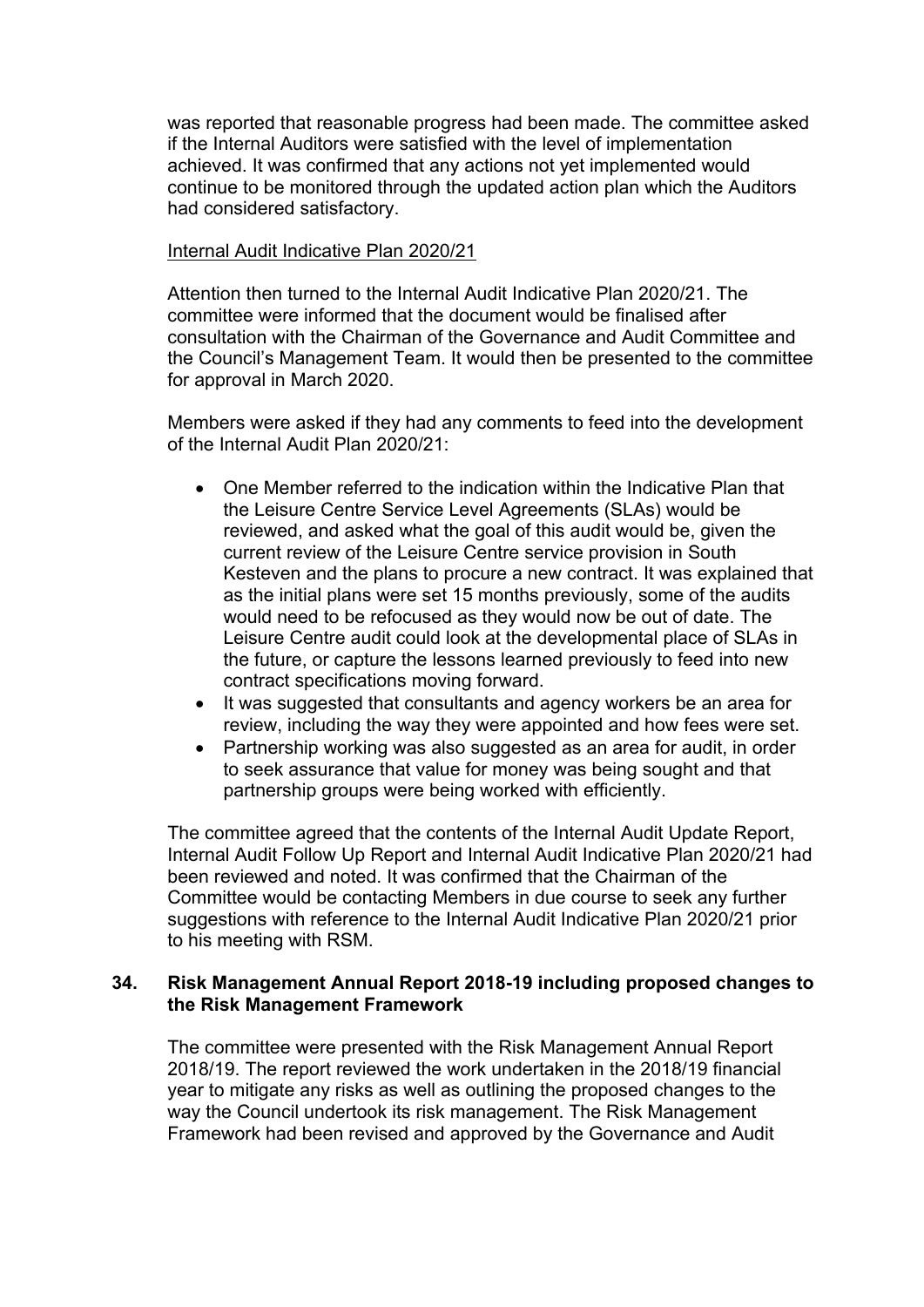Committee in September 2018. The Risk Management Group had met periodically to provide peer group challenge relating to risk management, internal audit, insurance, counter fraud, governance, procurement, business continuity and safeguarding. The Service Risk Register had also been reviewed.

As the Corporate Risk Register had been in its current format for a number of years, the Council had invited RSM to work with the corporate team to develop risk appetite and move from a Corporate Risk Register to a Strategic Risk Register. It was also proposed to revise the Annual Assurance Statement to align with the Corporate Controls Assurance and to create a defined plan for dealing with emerging and exceptional risks. It was intended that Corporate Controls would be periodically reported on to the Governance and Audit Committee. The Strategic Risk Register would include the current Corporate Risks whilst developing the current Corporate Risk Themes further to create a new narrative. If the proposed changes as outlined in appendix B were approved by the Committee, the information shown on the document would be developed to give a clearer understanding of which risks would fall under each of the headings.

Members were asked if they had any questions regarding the proposed changes to the Risk Management Framework:

- One Member expressed concern that having a series of documents could lead to a loss of oversight for emerging risks. Officers confirmed that separation was already present under the current framework and reassured the committee that levels of risk would remain under the same definitions and would be overseen by the same officers. If service level operational risks became urgent, they would be escalated as necessary.
- Officers were asked how the Council-owned companies were factored into the Risk Framework. It was explained that the companies were monitored by the Companies Committee and sat outside of the Council's Risk Management Framework as external entities. The Companies were given grant payments to deliver outcomes so the financial risks to the Council were not deemed significant. However, if Members wished to address the individual Risk Management Framework arrangements in place within the companies, this could be approached via the Companies Committee.

Officers informed the Committee that as part of the review of the Risk Management Framework, a Risk Appetite Matrix would also be developed with Members' input to outline the desired level of risk in different areas. This would be considered by the Governance and Audit Committee at a later date.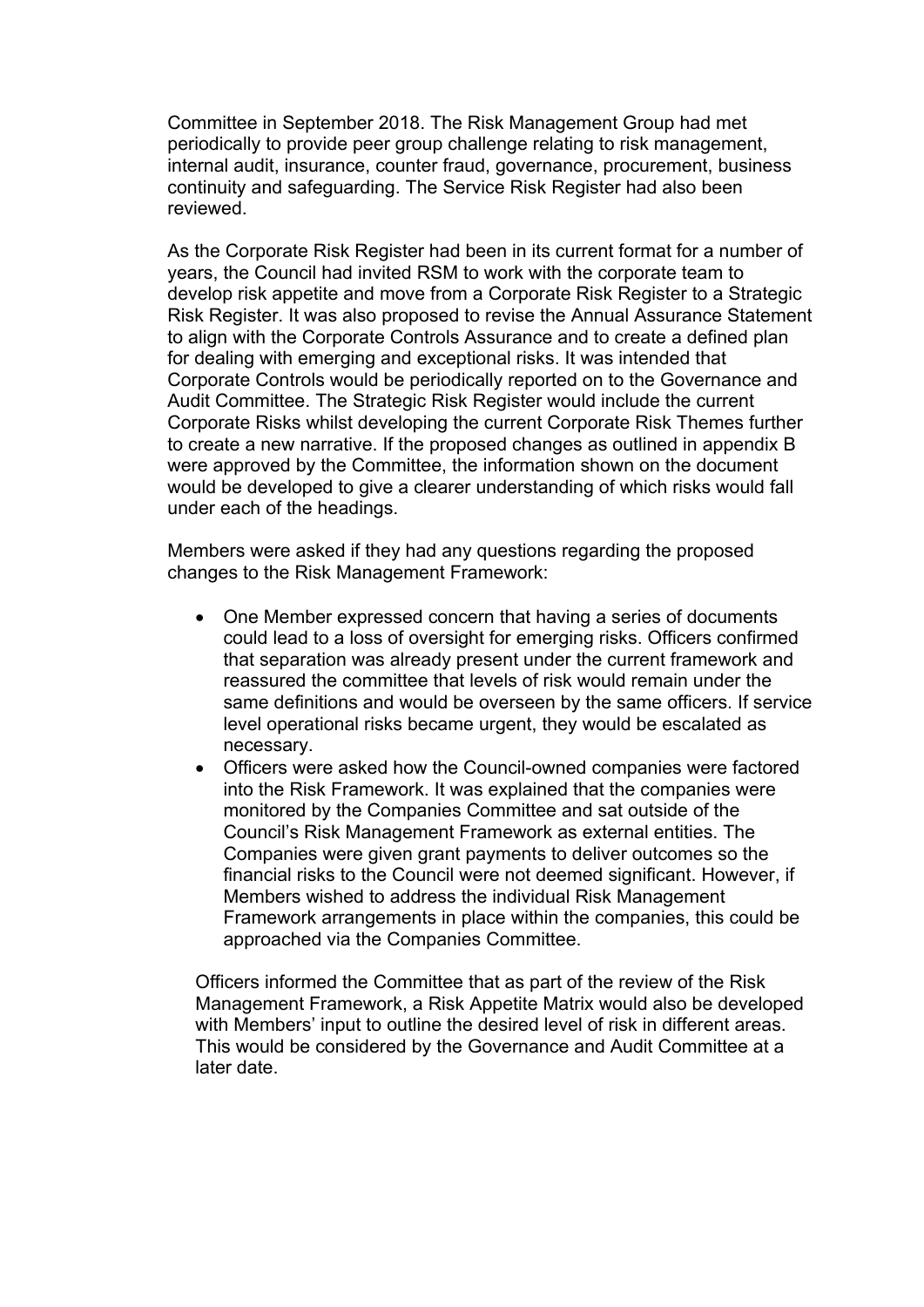It was proposed, seconded and AGREED:

- To approve the proposed changes to the Risk Management Framework as detailed in Appendix B
- That the documents demonstrating the implemented changes be presented to the Governance and Audit Committee at its meeting in March 2020 for approval

# **35. Treasury Management activity 2019/20 mid-year review**

The Head of Financial Services presented the report relating to the Treasury Management Activity 2019/20 Mid-Year Review. The report contained a review of the Council's debt management and investment operations along with an update on the treasury management Prudential Code Indicators and an economic update for the first part of the 2019/20 financial year.

Members were asked if they had any questions concerning the report or the appended documents:

- One Member asked how the Council would come to the decision regarding the refinancing of the £25m loan maturing in March 2020, as referenced in the report at point 2.2. Officers explained that advice would be taken from Link treasury advisors.
- Officers were asked if the Council had a minimum risk rating concerning which institutions it would hold short term investments with. The committee were told that the Council would only invest with counterparties identified on Link's approved lists. Link carried out risk analyses for those included on these lists and the Council usually chose to hold investments with those holding an AAA rating.

It was proposed, seconded and AGREED:

 To approve the contents of the Treasury Management Activity 2019/20 Mid-Year Review report

# **36. Review of Financial Regulations**

The committee were presented with the report of the Cabinet Member for Finance regarding the review of the Financial Regulations. Following a review of the regulations, changes had been proposed to benchmark South Kesteven's regulations with other councils and to update and improve the content in a number of areas. Notable proposed changes included the review of officer authorisation limits and the amended procedure for approving in-year budget modifications. If approved, the changes would also see the two documents comprising the current set of regulations amalgamated into one to provide greater clarity for Members and officers. If the Governance and Audit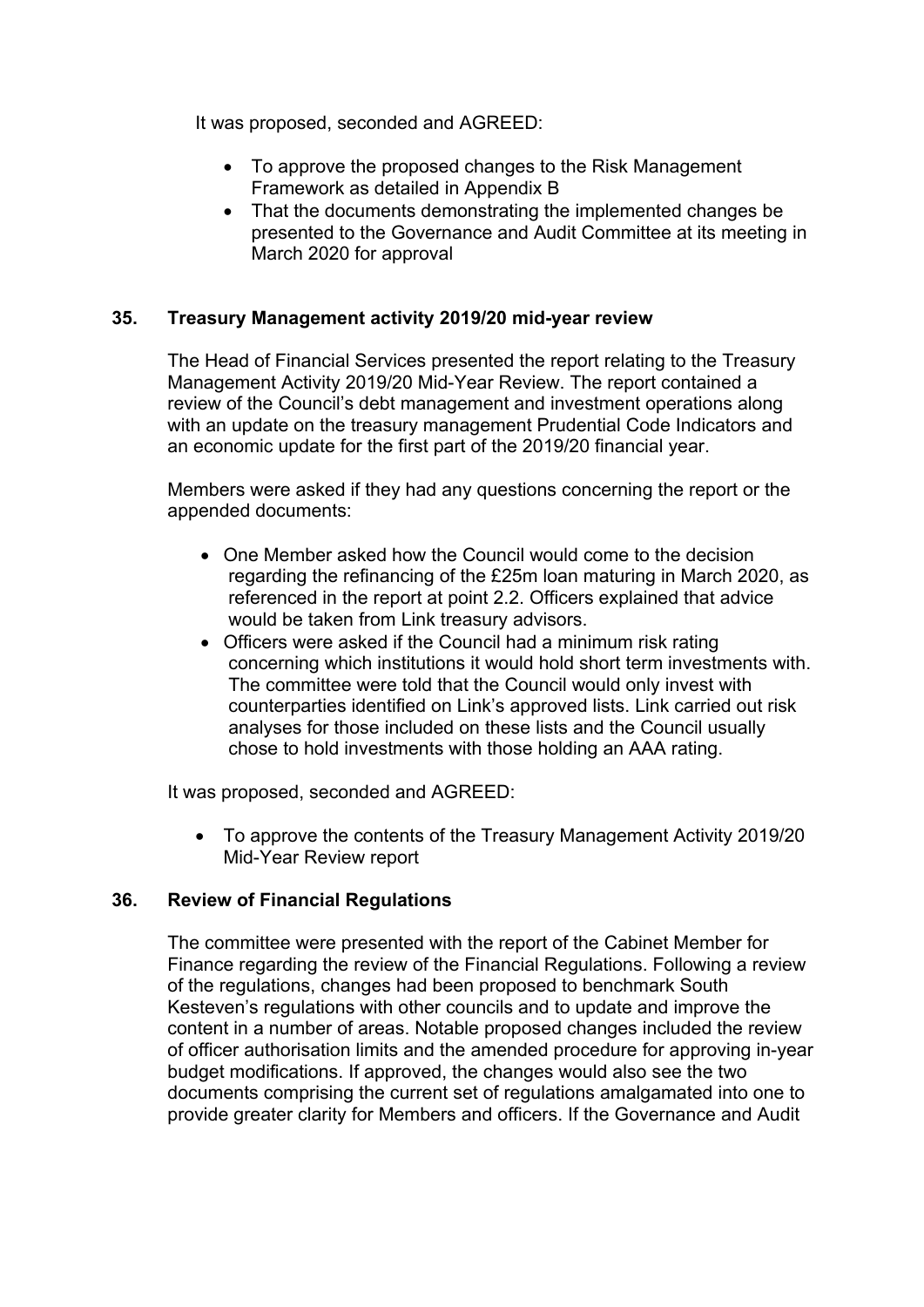Committee recommended to Council the updated Financial Regulations, they would be considered at the January meeting of Council.

Members were asked if they had any questions arising from the report:

- Members enquired as to the proposed new limits up to which Cabinet had the delegated authority to approve in-year additions to budgets. Officers explained that under the reviewed Financial Regulations, there would be a £150k threshold for individual additions up to a cumulative limit of £500k per year. This proposed change was a measured approach and was more in line with other local authorities, whilst still providing the appropriate level of governance and scrutiny.
- Officers were asked if the revised Financial Regulations would also apply to the Council owned companies, specifically referencing InvestSK. It was explained that the regulations under discussion applied to how the Council managed its own finances. The companies owned or part-owned by the Council would not be governed by the same regulations. Some Members expressed concern as they felt that the Council had an obligation to oversee how the funding given to the companies was spent. It was explained that the companies were held to account based on their Strategic Business Plans, and that the Companies Committee held responsibility for ensuring that their performance was evaluated sufficiently. It was possible for the Articles of Association for Council owned companies to state that the company must adopt the policies and regulations that the Council itself had in place, but this was not currently the case in the main.
- One Member referred to the authorisation and approval tables regarding bad debt write-off, emergency payments and virements within the report and suggested that Cabinet Members could be required to authorise payment from lower specified amounts to allow more sight for elected Members as to the movement of finances and the effects on Council budgets. The Member put forward a proposal to bring in the Member Lead approval for virements at one step above where it currently sat in the table on page 56 of the Financial Regulations. The proposal was not seconded.

It was proposed, seconded and AGREED:

 To recommend to Council the updated Financial Regulations as shown in Appendix A of the report

# **37. Contract Procedure Rules**

The Cabinet Member for Communities and HR presented the report regarding the Contract Procedure Rules update. He made reference to the procurement savings agreed within the current budget, which would not be deliverable by the end of the financial year. A review of the Contract Procedure Rules (CPRs) had been undertaken to ensure that they were up to date and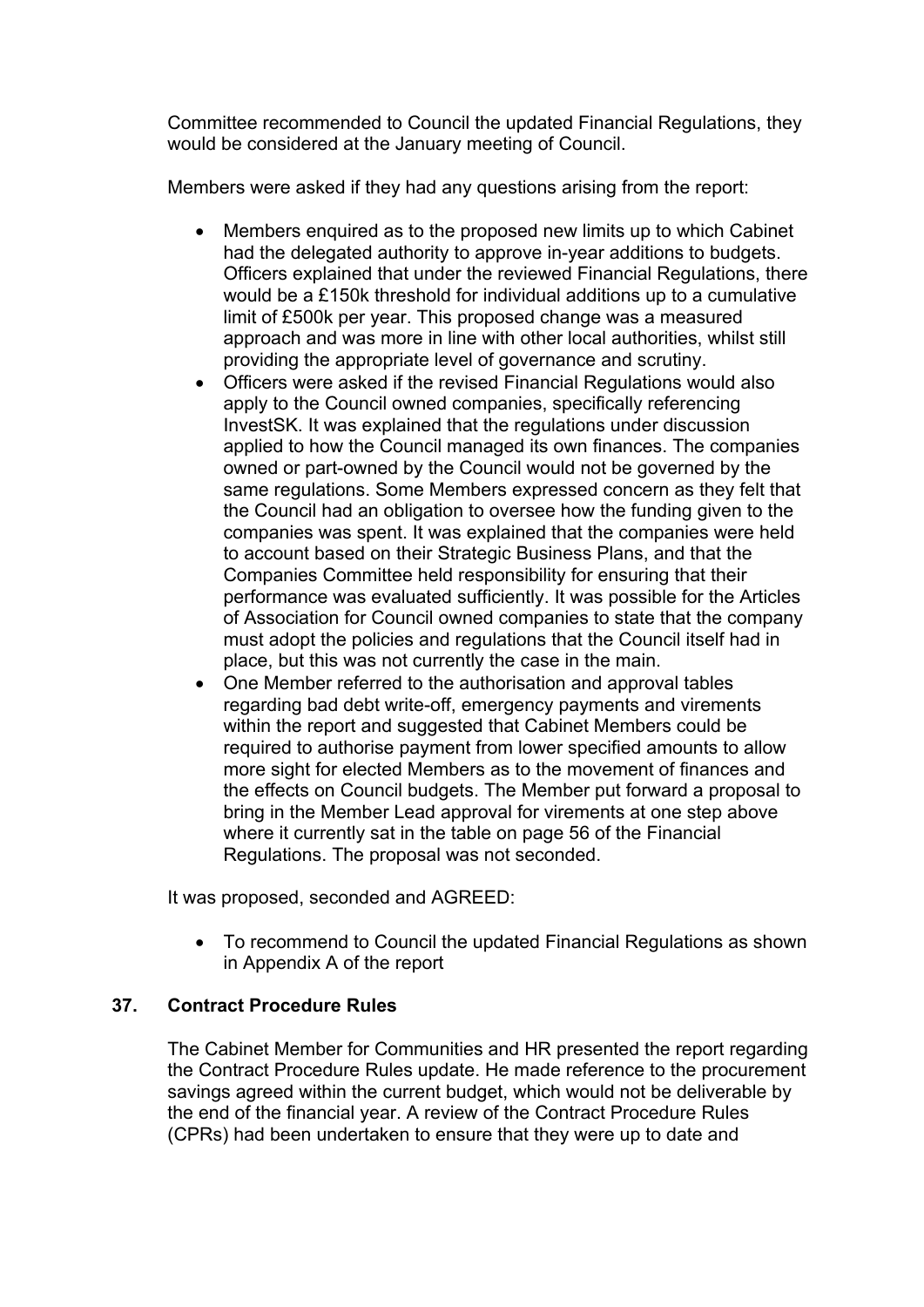consistent with those of other Welland partners, following the change in the Council's procurement service from Procurement Lincolnshire to Welland Procurement in the past year. A new Procurement Lead was now in place to coordinate this area. Should the updated CPRs be approved by Council, their adoption would be followed up by training for relevant officers. It was intended that the updated CPRs would be easier to access and follow, to encourage maximum compliance across all service areas and promote increased procurement savings moving forward in order to meet budgeted savings targets.

Members were given the opportunity to ask any questions arising from the report or the appended draft Contract Procedure Rules:

- Further information was requested regarding the Welland Procurement partnership. The partnership consisted of a number of local authorities, with Melton Borough Council as the host authority. The decision to move the Council's procurement service to Welland had been previously considered by the relevant Overview and Scrutiny Committee. A forecast procurement saving was anticipated in 2019/20 and it was anticipated that savings of £350k could be made in the 2020/21 period.
- One Member suggested that it would be useful for officers to have access to a check list section within the document to ensure that the correct documentation and procedures had been followed at the time of contract approvals. It was confirmed that there was a procurement toolkit hyperlinked within the electronic version of the document which covered this suggestion.

It was proposed, seconded and AGREED:

 To recommend to Council the adoption of the revised set of Contract Procedure Rules.

#### **38. Local Government Ombudsman Annual Report 2018/19**

The Committee were presented with the Local Government Ombudsman Annual Report 2018/19. The Head of Customer Experience and IT explained to the committee that each year the Council received an annual review letter from the Local Government and Social Care Ombudsman regarding the number and type of complaints received in relation to the authority and the decisions reached for these complaints. In the period 1 April 2018 to 31 March 2019, the Local Government Ombudsman had received 15 complaints regarding South Kesteven District Council, which was the same as in the previous year . A 0% upheld rate had been achieved for these complaints following any necessary investigations. Members wished to note the commendable outcome of the annual review letter.